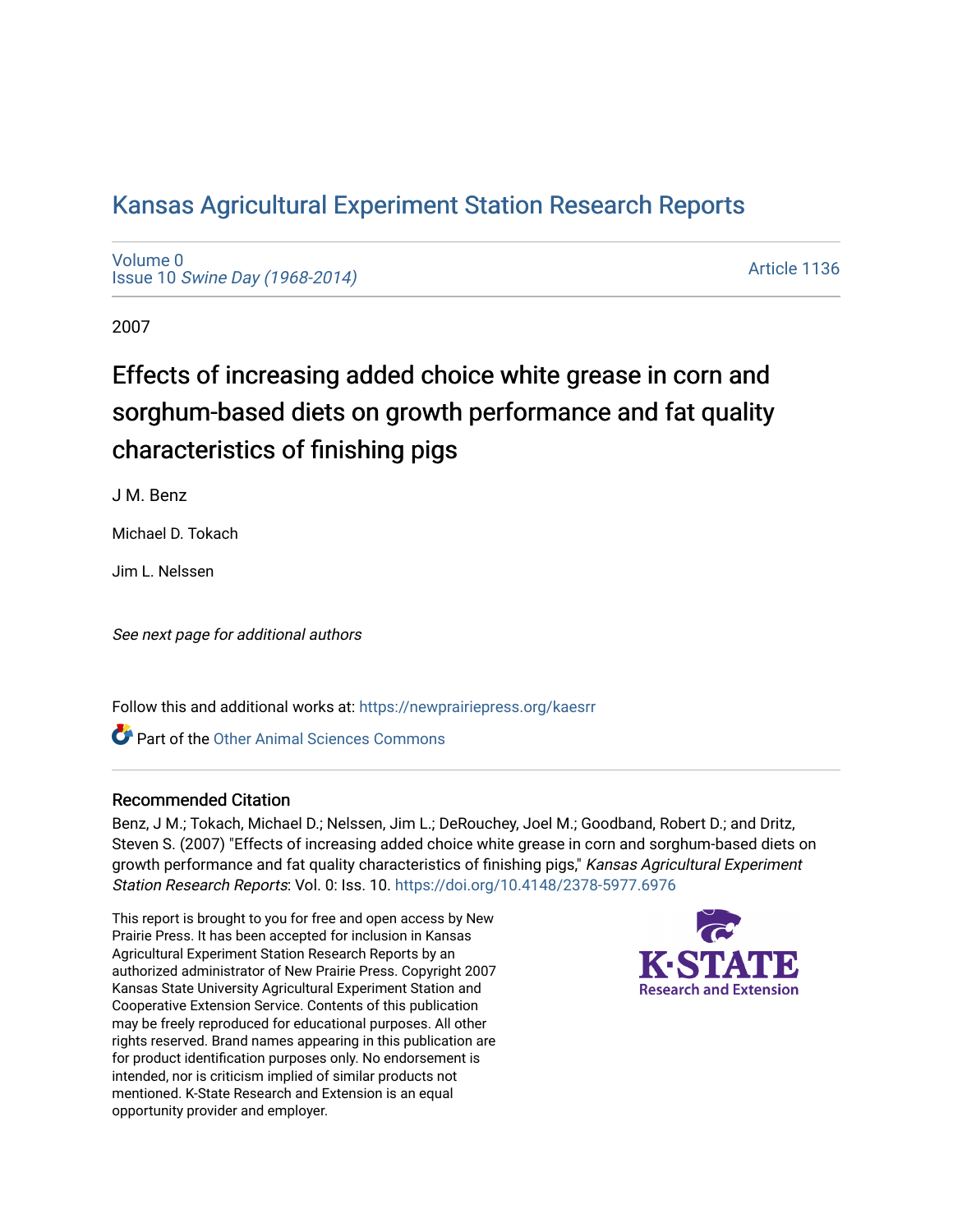## Effects of increasing added choice white grease in corn and sorghum-based diets on growth performance and fat quality characteristics of finishing pigs

## Abstract

One hundred twenty crossbred barrows and gilts (TR4  $\tilde{A}$  – 1050) with an initial weight of 119.9 lb were used in an 83-d experiment to evaluate the effects of increasing added fat to corn or sorghum-based diets on growth performance and fat quality characteristics of finishing pigs. Treatments were arranged in a 2  $\widetilde{A}$  - 2  $\widetilde{A}$  - 3 factorial based on grain source (corn or sorghum), gender, and added fat (0, 2.5, or 5% choice white grease, CWG). At the end of the trial, jowl fat and backfat samples were collected. Pigs fed sorghum-based diets had increased (P<0.01) ADG compared with pigs fed corn-based diets. Pigs fed increasing CWG had increased (P<0.01) ADG. Pigs fed corn-based diets tended to have improved (P<0.06) dressing percentage, 10th rib BF, and percentage lean when compared with pigs fed sorghum-based diets. Barrows tended to have greater (P<0.06) dressing percentage and decreased (P<0.07) percentage lean when compared to gilts. Pigs fed increasing CWG had increased (P<0.02) 10th rib backfat, tended to have increased (P<0.08) hot carcass weight, and tended to have decreased (P<0.07) percentage lean. There was a fat level by grain source interaction (P<0.03) for percent C 18:2 fatty acids and iodine value in jowl fat. The interaction was due to the greatest increase in IV and percentage C 18:2 fatty acids occurring when CWG was increased from 2.5 to 5% for corn-based diets, while the greatest increase was from 0 to 2.5% CWG for sorghum-based diets. Despite this interaction, adding CWG increased (linear, P<0.02) percentage C 18:2 fatty acids and iodine value in jowl fat. Pigs fed corn-based diets had increased (P<0.01) iodine values and percentage C 18:2 fatty acids in jowl fat and backfat compared with pigs fed sorghum-based diets. Increasing dietary CWG increased (P<0.01) iodine value in jowl fat and backfat, increased (P<0.01) percentage C 18:2 fatty acids in backfat, tended to increase (P<0.06) percentage 18:2 fatty acids in jowl fat, and decreased (P<0.01) percentage saturated fatty acids in jowl fat and backfat. In summary, substituting sorghum for corn in diets for finishing pigs can be an effective way to reduce iodine value without affecting growth.; Swine Day, 2007, Kansas State University, Manhattan, KS, 2007

## Keywords

Kansas Agricultural Experiment Station contribution; no. 08-121-S; Swine day, 2007; Report of progress (Kansas State University. Agricultural Experiment Station and Cooperative Extension Service); 985; Swine; Corn; Fat; Feed ingredients; Pork quality; Sorghum

## Creative Commons License



This work is licensed under a [Creative Commons Attribution 4.0 License](https://creativecommons.org/licenses/by/4.0/).

## Authors

J M. Benz, Michael D. Tokach, Jim L. Nelssen, Joel M. DeRouchey, Robert D. Goodband, and Steven S. Dritz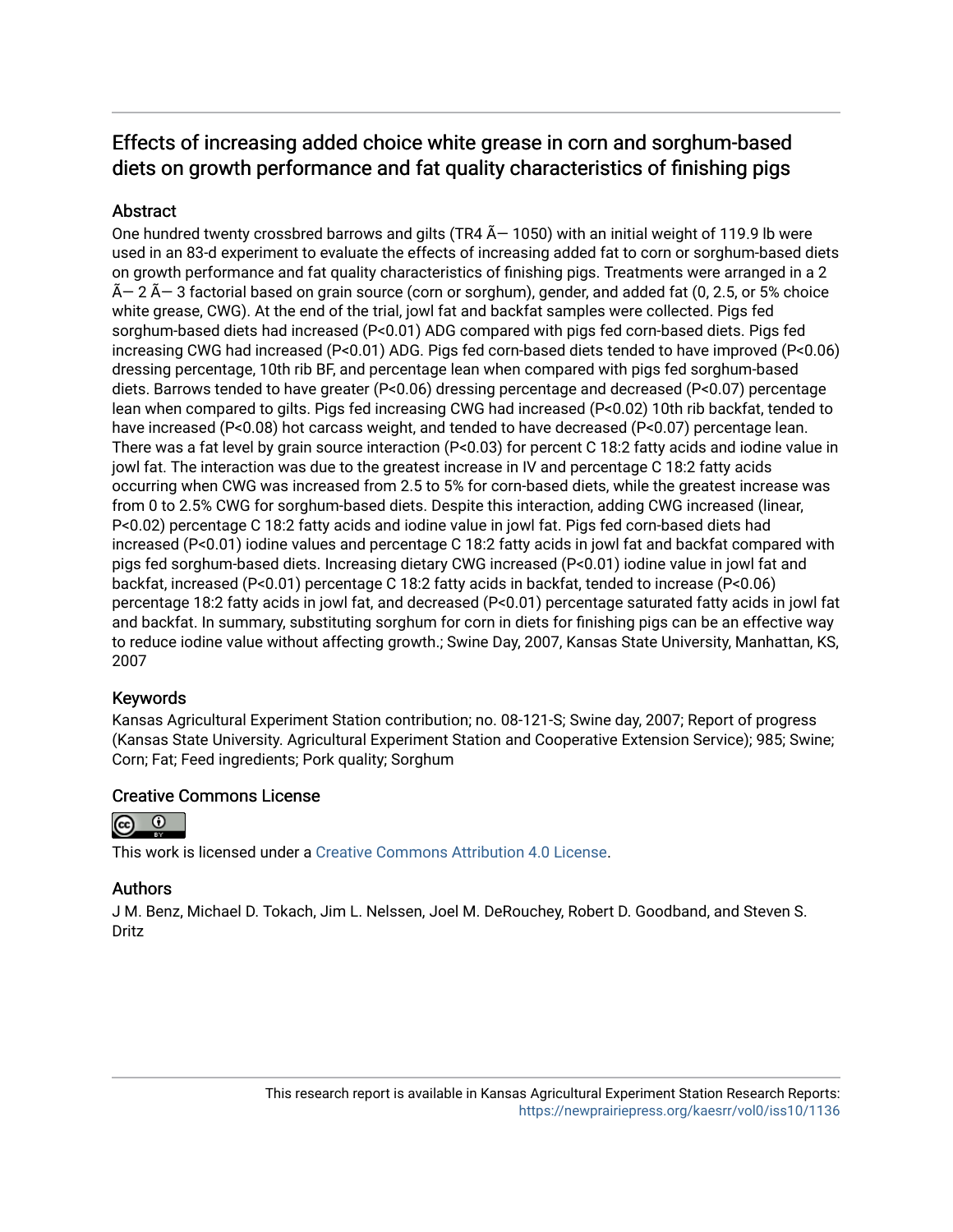### **EFFECTS OF INCREASING ADDED CHOICE WHITE GREASE IN CORN AND SORGHUM-BASED DIETS ON GROWTH PERFORMANCE AND FAT QUALITY CHARACTERISTICS OF FINISHING PIGS1**

*J. M. Benz, M. D. Tokach, S. S. Dritz<sup>2</sup>, J. L. Nelssen, J. M. DeRouchey, and R. D. Goodband* 

#### **Summary**

One hundred twenty crossbred barrows and gilts (TR4  $\times$  1050) with an initial weight of 119.9 lb were used in an 83-d experiment to evaluate the effects of increasing added fat to corn or sorghum-based diets on growth performance and fat quality characteristics of finishing pigs. Treatments were arranged in a  $2 \times 2 \times 3$  factorial based on grain source (corn or sorghum), gender, and added fat (0, 2.5, or 5% choice white grease, CWG). At the end of the trial, jowl fat and backfat samples were collected. Pigs fed sorghum-based diets had increased (*P*<0.01) ADG compared with pigs fed corn-based diets. Pigs fed increasing CWG had increased (*P*<0.01) ADG. Pigs fed corn-based diets tended to have improved  $(P<0.06)$  dressing percentage,  $10^{th}$  rib BF, and percentage lean when compared with pigs fed sorghum-based diets. Barrows tended to have greater (*P*<0.06) dressing percentage and decreased (*P*<0.07) percentage lean when compared to gilts. Pigs fed increasing CWG had increased  $(P<0.02)$  10<sup>th</sup> rib backfat, tended to have increased (*P*<0.08) hot carcass weight, and tended to have decreased (*P*<0.07) percentage lean. There was a fat level by grain source interaction (*P*<0.03) for percent C 18:2 fatty acids and iodine value in jowl fat. The

interaction was due to the greatest increase in IV and percentage C 18:2 fatty acids occurring when CWG was increased from 2.5 to 5% for corn-based diets, while the greatest increase was from 0 to 2.5% CWG for sorghum-based diets. Despite this interaction, adding CWG increased (linear, *P*<0.02) percentage C 18:2 fatty acids and iodine value in jowl fat. Pigs fed corn-based diets had increased (*P*<0.01) iodine values and percentage C 18:2 fatty acids in jowl fat and backfat compared with pigs fed sorghum-based diets. Increasing dietary CWG increased (*P*<0.01) iodine value in jowl fat and backfat, increased (*P*<0.01) percentage C 18:2 fatty acids in backfat, tended to increase (*P*<0.06) percentage 18:2 fatty acids in jowl fat, and decreased (*P*<0.01) percentage saturated fatty acids in jowl fat and backfat. In summary, substituting sorghum for corn in diets for finishing pigs can be an effective way to reduce iodine value without affecting growth.

(Key words: corn, fat, feed ingredients, pork quality, sorghum.)

#### **Introduction**

Considerable research has shown improvements in feed efficiency and average

<sup>&</sup>lt;sup>1</sup>The authors thank the Kansas Corn Growers and Soybean Associations and the Kansas Pork Association for partial financial support.

<sup>&</sup>lt;sup>2</sup> Food Animal Health and Management Center, College of Veterinary Medicine.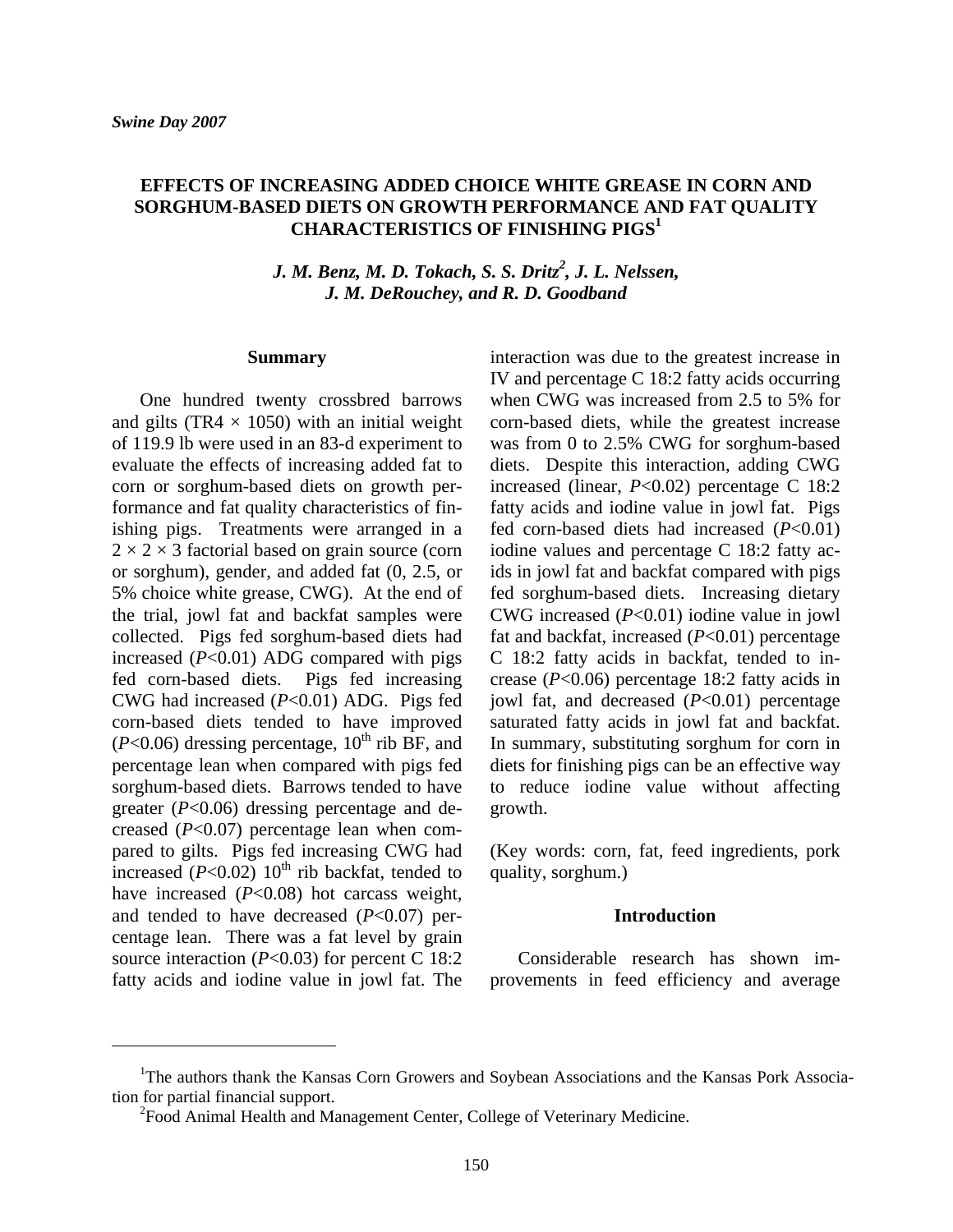daily gain from feeding added fat to finishing pigs. Composition of carcass fat, however, is altered when fat is included in diets, which may have implications from a processor acceptance standpoint. Iodine Value is a measure of the degree of unsaturation of a fat. Carcass iodine value, an indicator of carcass firmness, must be further researched to know the full carcass quality implications from feeding different fat sources for various time periods. Currently, Triumph Foods, St. Joseph, MO has set a maximum jowl iodine value of 73. Our previous research has demonstrated that including an unsaturated fat source in the diet during any portion of the finishing phase can result in iodine values above 73. Sorghum is often an economical replacement for corn in swine diets in Kansas. Additionally, sorghum has lower oil content than corn, which may lead to a lower carcass iodine value. With this in mind, the objective of this trial was to evaluate the effects adding fat to corn and sorghum diets would have on growth performance and fat quality characteristics of finishing pigs.

#### **Procedures**

One hundred twenty crossbred barrows and gilts,  $(TR4 \times 1050)$  with an initial weight of 119.9 lb were used in an 83-d experiment. Pigs were blocked by weight and allotted to one of six treatments. Treatments were arranged in a  $2 \times 3$  factorial based on grain source (corn or sorghum) and added fat (0, 2.5, or 5% choice white grease). Prior to being placed on test, all pigs were fed a cornsoybean meal-based diet. Diets were formulated to be fed in three phases from d 0 to 22, 22 to 53, and 53 to 83 to correspond with approximate weight ranges of 90 to 150, 150 to 210, and 210 to 270 lb. A constant TID lysine:ME ratio was maintained by altering the corn and soybean meal level in the basal diet when adding the fat to the diets.

There were two pigs per pen with ten replicate pens per treatment. Pigs were housed in an environmentally-controlled finishing barn with 4 ft  $\times$  4 ft pens with totally slatted flooring. Each pen was equipped with a one-hole dry self-feeder and nipple waterer to allow *ad libitum* access to feed and water. Pigs and feeders were weighed on d 14, 22, 39, 53, 67, and 83 to calculate ADG, ADFI, and F/G. Pen served as experimental unit for all statistical analysis.

Pigs were slaughtered at Triumph Foods of St. Joseph, MO at the end of the 83-d trial for collection of individual carcass data. The pigs were marked with an individual tattoo prior to marketing. At 24 hours postmortem, jowl and backfat samples were collected and frozen until further processing and analysis. Iodine value was calculated from the following equation (AOCS, 1998):

C16:1(0.95)+C18:1(0.86)+C18:2(1.732)+C18: 3(2.616)+C20:1(0.785)+C22:1(0.723).

The fatty acids are represented as a percentage of the total fatty acids in the sample.

Data were analyzed as a randomized complete-block design with pen as the experimental unit. Analysis of variance was performed by using the MIXED procedure of SAS. Linear and quadratic contrasts were used to evaluate the effects of increasing of choice white grease on growth and carcass performance. Hot carcass weight was used as a covariate for  $10<sup>th</sup>$  rib backfat, last rib backfat, loin depth, and percentage lean.

#### **Results and Discussion**

Pigs fed sorghum-based diets had increased (*P*<0.01) ADG compared with pigs fed corn-based diets. The increase in ADG was due to a numerical  $(P = 0.15)$  increase in ADFI for pigs fed sorghum-based diets. Also,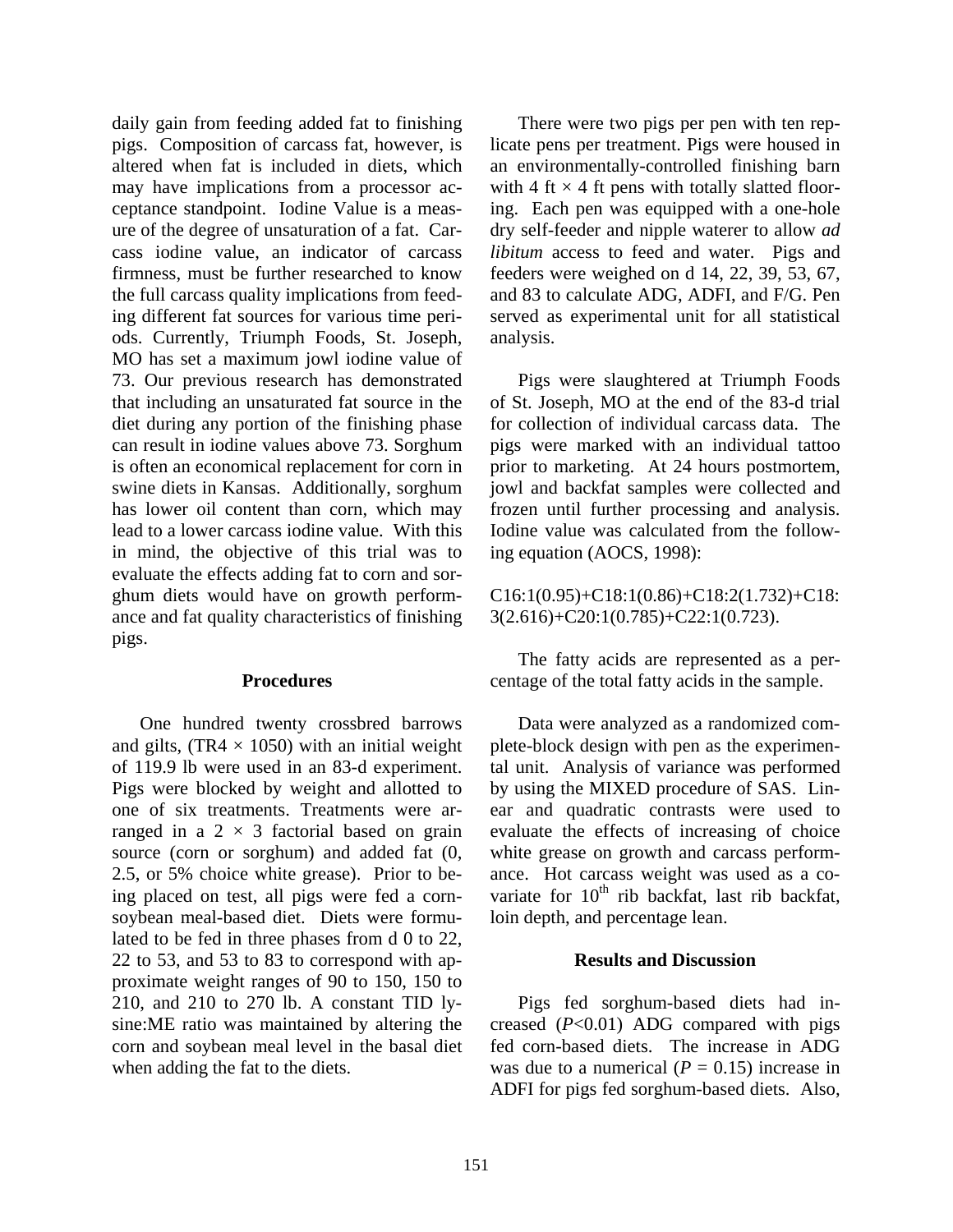pigs fed increasing CWG had improved (*P*<0.01) ADG.

Pigs fed corn-based diets tended to have improved  $(P<0.09)$  dressing percentage,  $10^{th}$ rib backfat (BF), and percentage lean when compared to pigs fed sorghum-based diets. Barrows tended to have greater  $(P<0.06)$ dressing percentage and decreased (*P*<0.07) percentage lean when compared to gilts. Increasing CWG increased  $(P<0.02)$  10<sup>th</sup> rib backfat, tended to increase (*P*<0.08) hot carcass weight, and tended to decrease  $(P<0.07)$ percentage lean.

There was a fat level by grain source interaction ( $P<0.03$ ) for percent C 18:2 fatty acids and iodine value in jowl fat. Adding CWG increased iodine value and percentage C 18:2 fatty acids in jowl fat for pigs fed sorghum and corn-based diets; however, the greatest increase was between 0 and 2.5% CWG for sorghum-based diets and between 2.5 and 5% CWG for corn-based diets.

Despite this interaction, pigs fed cornbased diets had increased (*P*<0.01) iodine values and percentage C 18:2 fatty acids in jowl fat and backfat compared with pigs fed sorghum-based diets. Increasing dietary CWG increased (*P*<0.01) iodine value in jowl fat and backfat, increased (*P*<0.01) percentage C 18:2 fatty acids in backfat, tended to increase (*P*<0.06) percentage 18:2 fatty acids in jowl fat, and decreased (*P*<0.01) percentage saturated fatty acids in jowl fat and backfat.

These results confirm that added dietary fat improves pig growth performance. Unexpectedly, pigs fed sorghum-based diets had improved ADG compared to pigs fed cornbased diets with the response due to increased feed consumption for pigs fed sorghum-based diets. Typically, we would expect similar ADG and slightly poorer F/G for pigs fed sorghum based diets compared with corn-based diets. Pigs fed corn-based diets had improved dressing percentage, reduced  $10<sup>th</sup>$  rib fat and improved percentage lean compared with pigs fed sorghum-based diets. The results also demonstrate the expected lower percentage lean for barrows compared with gilts.

Our findings confirm that adding fat to finishing pig diets increases iodine value and percentage C 18:2 fatty acids, and reduce percentage saturated fatty acids in jowl fat and backfat. However, the CWG used in this trial from our Midwestern source resulted in jowl iodine values below the maximum level of 73 g/100g established by the Triumph Foods. This experiment demonstrated that compared to corn, feeding sorghum decreases iodine value. Therefore, sorghum could potentially be used to replace corn when iodine values approach the maximum level.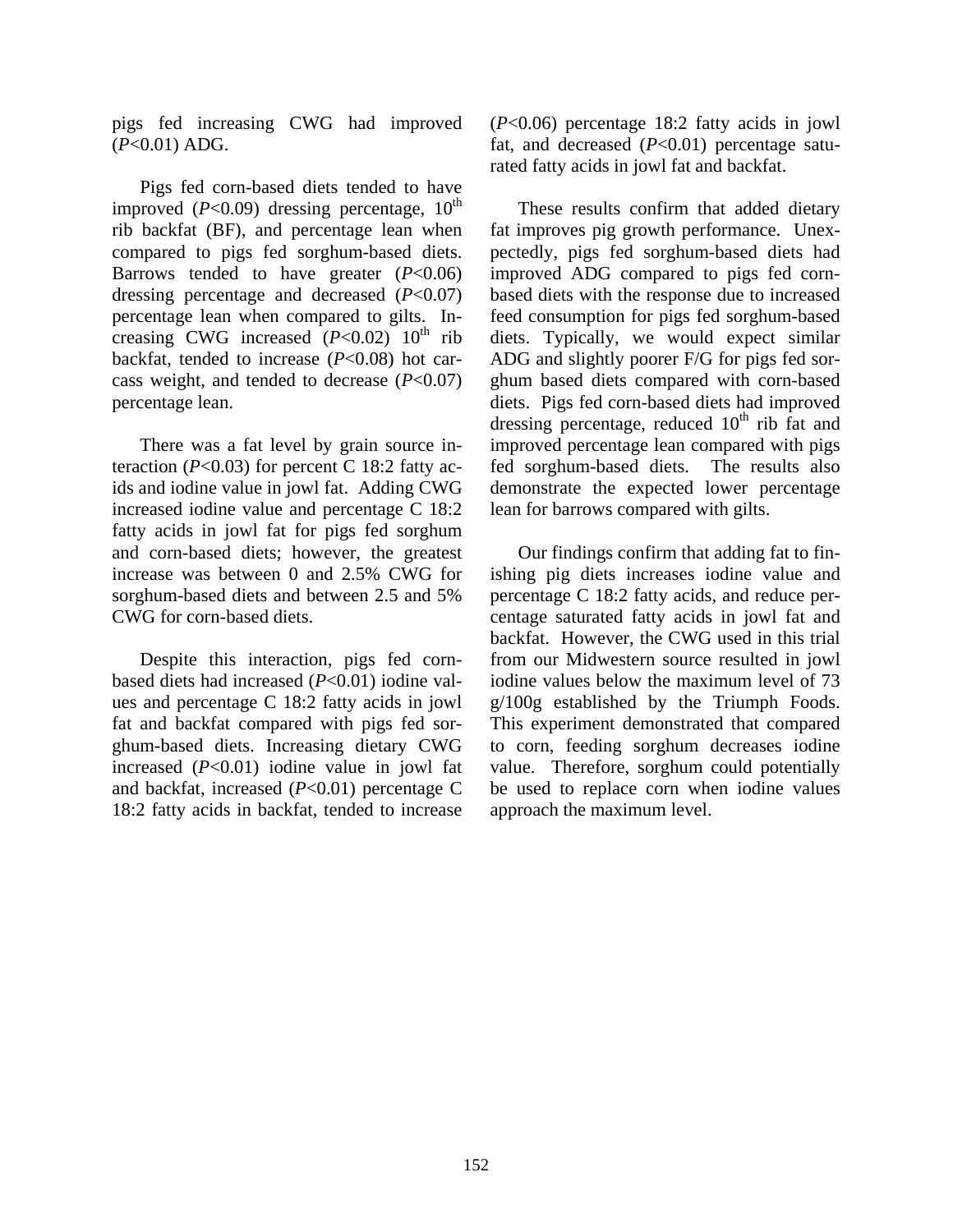|                                                     |            |         | Corn    |         |         | Sorghum |         |
|-----------------------------------------------------|------------|---------|---------|---------|---------|---------|---------|
| Ingredients                                         | Added fat: | 0%      | 2.5%    | 5%      | 0%      | 2.5%    | 5%      |
| Corn                                                |            | 72.18   | 68.18   | 64.19   | $- - -$ | $- - -$ | $- - -$ |
| Sorghum                                             |            | $- - -$ | $- - -$ | $- - -$ | 72.25   | 68.25   | 64.20   |
| Soybean meal (46.5% CP)                             |            | 25.23   | 26.70   | 28.14   | 25.25   | 26.73   | 28.25   |
| Choice white grease                                 |            | $- - -$ | 2.50    | 5.00    | $- - -$ | 2.50    | 5.00    |
| Monocalcium P $(21\% P)$                            |            | 1.03    | 1.05    | 1.10    | 0.93    | 0.98    | 1.00    |
| Limestone                                           |            | 0.85    | 0.85    | 0.85    | 0.85    | 0.85    | 0.85    |
| Salt                                                |            | 0.35    | 0.35    | 0.35    | 0.35    | 0.35    | 0.35    |
| Vitamin premix                                      |            | 0.10    | 0.10    | 0.10    | 0.10    | 0.10    | 0.10    |
| Trace mineral premix                                |            | 0.10    | 0.10    | 0.10    | 0.10    | 0.10    | 0.10    |
| L-lysine HCl                                        |            | 0.15    | 0.15    | 0.15    | 0.15    | 0.15    | 0.15    |
| DL-methionine                                       |            | 0.02    | 0.02    | 0.02    | 0.02    | 0.02    | 0.02    |
| Total                                               |            | 100.00  | 100.00  | 100.00  | 100.00  | 100.00  | 100.00  |
| Calculated analysis                                 |            |         |         |         |         |         |         |
| Total lysine, %                                     |            | 1.07    | 1.10    | 1.13    | 1.04    | 1.08    | 1.11    |
| True ileal digestible amino acids                   |            |         |         |         |         |         |         |
| Lysine, %                                           |            | 0.95    | 0.98    | 1.01    | 0.93    | 0.97    | 1.00    |
| Methionine:lysine ratio, %                          |            | 29      | 29      | 28      | 30      | 29      | 28      |
| Met & cys: lysine ratio, $%$                        |            | 59      | 58      | 56      | 58      | 57      | 56      |
| Threonine: lysine ratio, %                          |            | 61      | 60      | 60      | 64      | 63      | 62      |
| Tryptophan: lysine ratio, %                         |            | 19      | 19      | 19      | 22      | 22      | 22      |
| ME, kcal/lb                                         |            | 1,510   | 1,561   | 1,611   | 1,485   | 1,537   | 1,589   |
| Crude fat, %                                        |            | 3.2     | 5.6     | 7.9     | 2.5     | 4.9     | 7.3     |
| Ca, %                                               |            | 0.62    | 0.63    | 0.64    | 0.60    | 0.61    | 0.62    |
| P, %                                                |            | 0.59    | 0.60    | 0.60    | 0.58    | 0.59    | 0.59    |
| Available P, %                                      |            | 0.28    | 0.29    | 0.30    | 0.28    | 0.29    | 0.29    |
| TID Lys: Cal ratio, g/Mcal ME                       |            | 2.58    | 2.58    | 2.58    | 2.58    | 2.58    | 2.58    |
| Analyzed values                                     |            |         |         |         |         |         |         |
| Dietary fat IV                                      |            | 111.14  | 92.39   | 85.71   | 108.65  | 87.88   | 71.32   |
| Dietary IV                                          |            | 35.56   | 51.37   | 72.62   | 26.88   | 42.88   | 51.96   |
| <sup>a</sup> Diets fed in meal form from d 0 to 22. |            |         |         |         |         |         |         |

|  | Table 1. Phase 1 Diet Composition (as-fed basis) <sup>a</sup> |  |
|--|---------------------------------------------------------------|--|
|  |                                                               |  |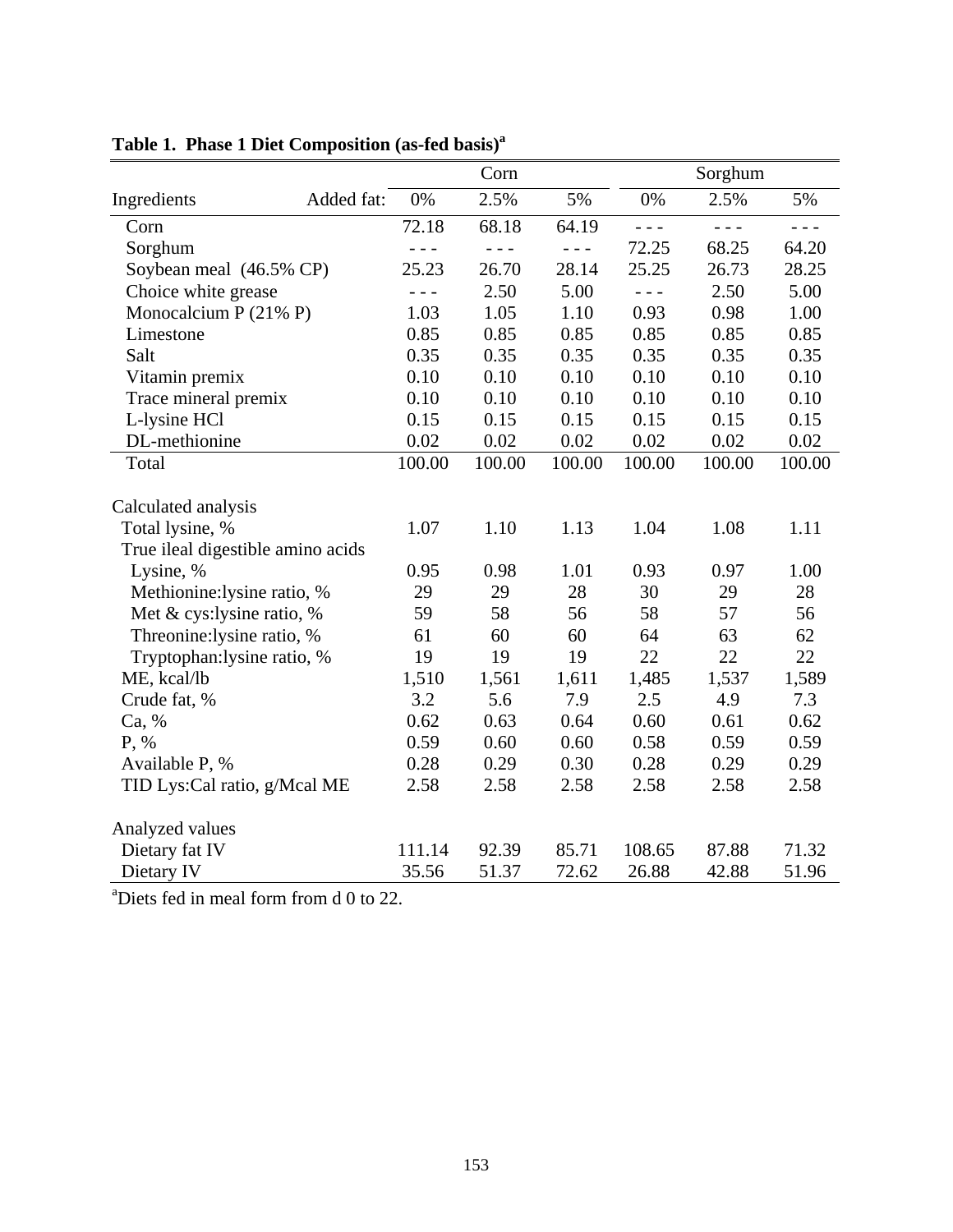|                                                      |            |         | Corn    |         |         | Sorghum |         |
|------------------------------------------------------|------------|---------|---------|---------|---------|---------|---------|
| Ingredients                                          | Added fat: | 0%      | 2.5%    | 5%      | 0%      | 2.5%    | 5%      |
| Corn                                                 |            | 80.26   | 76.53   | 72.81   | $- - -$ | $- - -$ | $- - -$ |
| Sorghum                                              |            | $- - -$ | $- - -$ | $- - -$ | 80.10   | 76.35   | 72.60   |
| Soybean meal (46.5% CP)                              |            | 17.27   | 18.47   | 19.66   | 17.53   | 18.73   | 19.97   |
| Choice white grease                                  |            | $- - -$ | 2.50    | 5.00    | $- - -$ | 2.50    | 5.00    |
| Monocalcium P (21% P)                                |            | 0.93    | 0.95    | 0.98    | 0.83    | 0.85    | 0.90    |
| Limestone                                            |            | 0.85    | 0.85    | 0.85    | 0.85    | 0.85    | 0.85    |
| Salt                                                 |            | 0.35    | 0.35    | 0.35    | 0.35    | 0.35    | 0.35    |
| Vitamin premix                                       |            | 0.10    | 0.10    | 0.10    | 0.10    | 0.10    | 0.10    |
| Trace mineral premix                                 |            | 0.10    | 0.10    | 0.10    | 0.10    | 0.10    | 0.10    |
| L-lysine HCl                                         |            | 0.15    | 0.15    | 0.15    | 0.15    | 0.15    | 0.15    |
| Total                                                |            | 100.00  | 100.00  | 100.00  | 100.00  | 100.00  | 100.00  |
| Calculated analysis                                  |            |         |         |         |         |         |         |
| Total lysine, %                                      |            | 0.85    | 0.87    | 0.90    | 0.82    | 0.85    | 0.88    |
| True ileal digestible amino acids                    |            |         |         |         |         |         |         |
| Lysine, %                                            |            | 0.75    | 0.78    | 0.80    | 0.74    | 0.76    | 0.79    |
| Methionine:lysine ratio, %                           |            | 30      | 30      | 29      | 31      | 30      | 29      |
| Met & cys:lysine ratio, %                            |            | 63      | 61      | 60      | 62      | 60      | 59      |
| Threonine: lysine ratio, %                           |            | 63      | 62      | 61      | 67      | 66      | 65      |
| Tryptophan: lysine ratio, %                          |            | 19      | 19      | 19      | 23      | 23      | 22      |
| ME, kcal/lb                                          |            | 1,513   | 1,564   | 1,614   | 1,485   | 1,537   | 1,589   |
| Crude fat, %                                         |            | 3.4     | 5.8     | 8.1     | 2.6     | 5.0     | 7.4     |
| Ca, %                                                |            | 0.58    | 0.58    | 0.59    | 0.56    | 0.57    | 0.58    |
| P, %                                                 |            | 0.54    | 0.54    | 0.54    | 0.53    | 0.53    | 0.54    |
| Available P, %                                       |            | 0.25    | 0.26    | 0.26    | 0.25    | 0.25    | 0.26    |
| TID Lys: Cal ratio, g/Mcal ME                        |            | 2.14    | 2.14    | 2.14    | 2.14    | 2.14    | 2.14    |
| Analyzed values                                      |            |         |         |         |         |         |         |
| Dietary fat IV                                       |            | 113.97  | 94.99   | 84.76   | 106.83  | 90.83   | 83.71   |
| Dietary IV                                           |            | 38.75   | 54.73   | 68.95   | 21.76   | 45.38   | 61.98   |
| <sup>a</sup> Diets fed in meal form from d 22 to 53. |            |         |         |         |         |         |         |

**Table 2. Phase 2 Diet Composition (as-fed basis)a**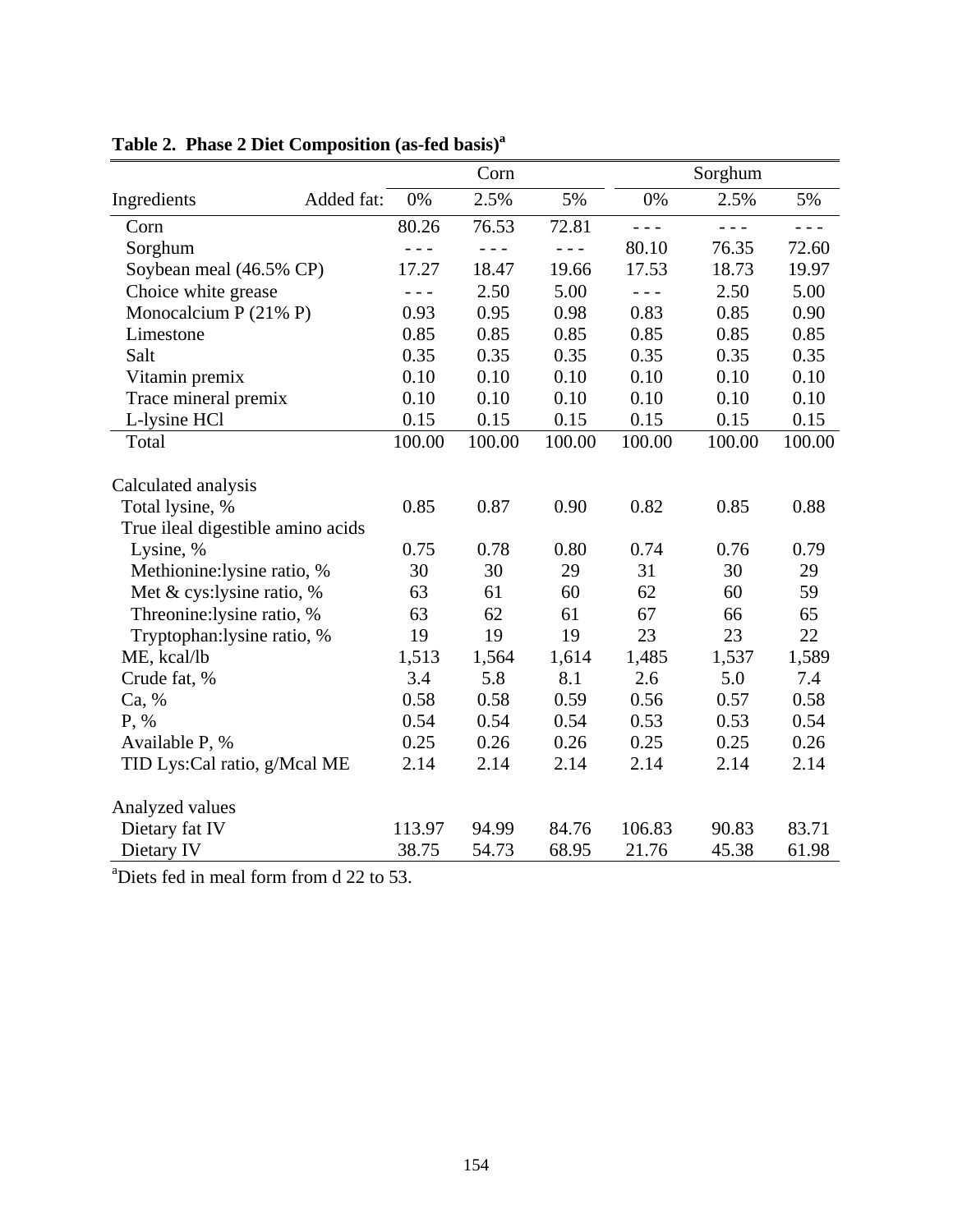|                                   |                                       | Corn    |         |         | Sorghum                       |        |
|-----------------------------------|---------------------------------------|---------|---------|---------|-------------------------------|--------|
| Ingredients<br>Added fat:         | 0%                                    | 2.5%    | 5%      | 0%      | 2.5%                          | 5%     |
| Corn                              | 84.18                                 | 80.54   | 76.98   | $- - -$ | $\frac{1}{2}$ = $\frac{1}{2}$ | - - -  |
| Sorghum                           | $\omega_{\rm c}$ and $\omega_{\rm c}$ | $- - -$ | $- - -$ | 83.90   | 80.35                         | 76.75  |
| Soybean meal (46.5% CP)           | 13.44                                 | 14.56   | 15.60   | 13.82   | 14.82                         | 15.91  |
| Choice white grease               | $\frac{1}{2}$ = $\frac{1}{2}$         | 2.50    | 5.00    | $- - -$ | 2.50                          | 5.00   |
| Monocalcium P $(21\% P)$          | 0.88                                  | 0.90    | 0.93    | 0.78    | 0.83                          | 0.85   |
| Limestone                         | 0.80                                  | 0.80    | 0.80    | 0.80    | 0.80                          | 0.80   |
| Salt                              | 0.35                                  | 0.35    | 0.35    | 0.35    | 0.35                          | 0.35   |
| Vitamin premix                    | 0.10                                  | 0.10    | 0.10    | 0.10    | 0.10                          | 0.10   |
| Trace mineral premix              | 0.10                                  | 0.10    | 0.10    | 0.10    | 0.10                          | 0.10   |
| L-lysine HCl                      | 0.15                                  | 0.15    | 0.15    | 0.15    | 0.15                          | 0.15   |
| Total                             | 100.00                                | 100.00  | 100.00  | 100.00  | 100.00                        | 100.00 |
| Calculated analysis               |                                       |         |         |         |                               |        |
| Total lysine, %                   | 0.74                                  | 0.77    | 0.79    | 0.72    | 0.74                          | 0.77   |
| True ileal digestible amino acids |                                       |         |         |         |                               |        |
| Lysine, %                         | 0.65                                  | 0.68    | 0.70    | 0.64    | 0.66                          | 0.69   |
| Methionine:lysine ratio, %        | 32                                    | 31      | 30      | 33      | 32                            | 31     |
| Met & cys:lysine ratio, %         | 66                                    | 65      | 63      | 65      | 63                            | 62     |
| Threonine: lysine ratio, %        | 64                                    | 63      | 62      | 69      | 67                            | 66     |
| Tryptophan: lysine ratio, %       | 19                                    | 19      | 19      | 23      | 23                            | 23     |
| ME, kcal/lb                       | 1,515                                 | 1,566   | 1,617   | 1,486   | 1,538                         | 1,590  |
| Crude fat, %                      | 3.5                                   | 5.9     | 8.2     | 2.6     | 5.1                           | 7.5    |
| Ca, %                             | 0.54                                  | 0.54    | 0.55    | 0.52    | 0.53                          | 0.54   |
| P, %                              | 0.51                                  | 0.51    | 0.52    | 0.50    | 0.51                          | 0.51   |
| Available P, %                    | 0.24                                  | 0.24    | 0.25    | 0.23    | 0.24                          | 0.25   |
| TID Lys: Cal ratio, g/Mcal ME     | 1.85                                  | 1.85    | 1.85    | 1.85    | 1.85                          | 1.85   |
| Analyzed values                   |                                       |         |         |         |                               |        |
| Dietary fat IV                    | 120.3                                 | 99.03   | 84.03   | 94.62   | 85.38                         | 83.21  |
| Dietary IV                        | 42.11                                 | 58.03   | 69.21   | 24.99   | 43.14                         | 62.11  |

# **Table 3. Phase 3 Diet Composition (as-fed basis)a**

a Diets fed in meal form from d 53 to 83.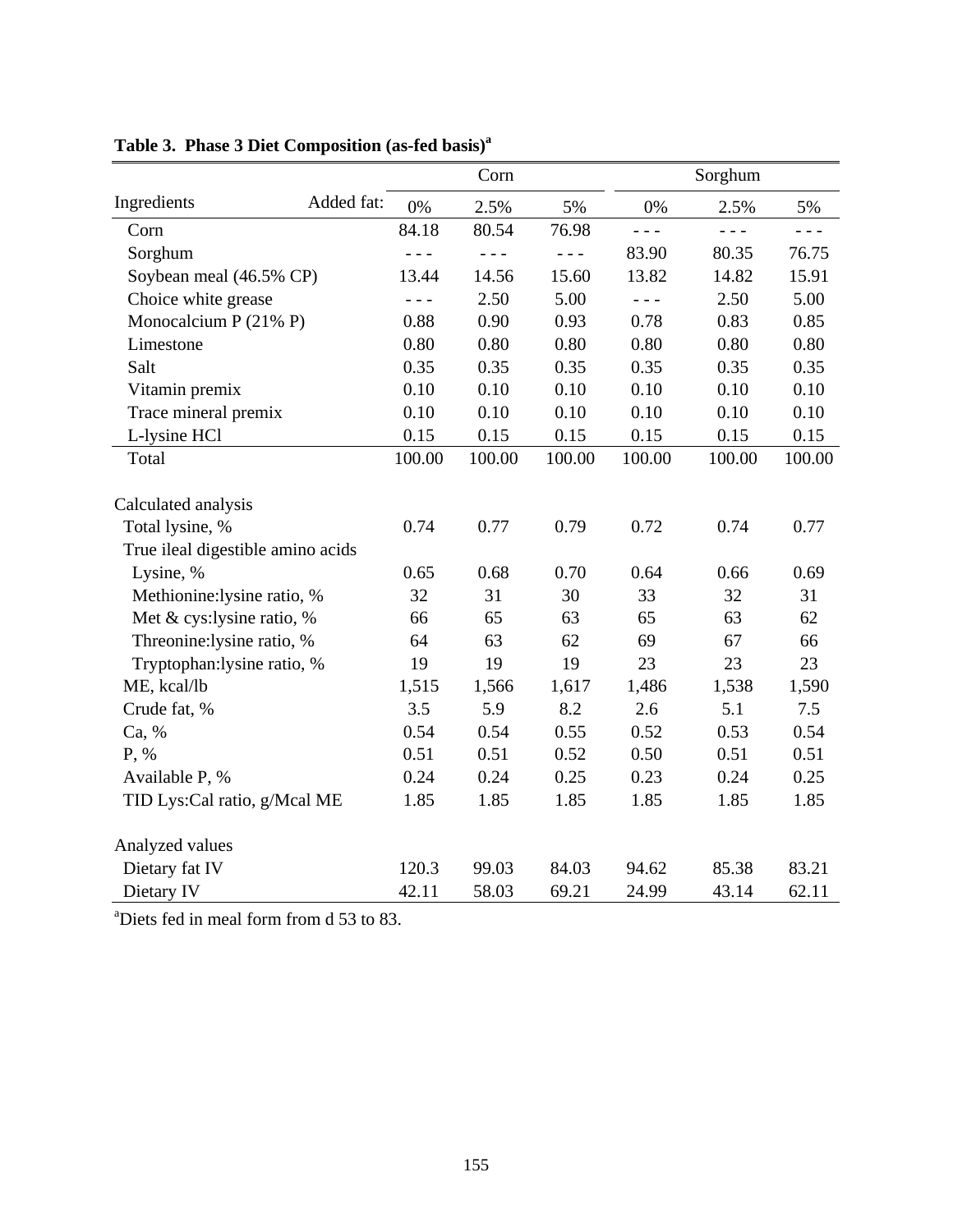|             |      |      |      |      |         |      |                  |           |           | Probability, $P<$ |               |           |                 |           |  |  |  |  |  |
|-------------|------|------|------|------|---------|------|------------------|-----------|-----------|-------------------|---------------|-----------|-----------------|-----------|--|--|--|--|--|
|             | Corn |      |      |      | Sorghum |      | <b>Fat Level</b> | Source    | Gender    |                   |               | Fat level | Source $\times$ |           |  |  |  |  |  |
| Added CWG   | 0%   | 2.5% | 5%   | 0%   | 2.5%    | 5%   | <b>SE</b>        | <b>SE</b> | <b>SE</b> |                   | Source Gender | Linear    | Ouad            | Fat Level |  |  |  |  |  |
| D $0$ to 83 |      |      |      |      |         |      |                  |           |           |                   |               |           |                 |           |  |  |  |  |  |
| ADG, lb     | l.97 | 2.04 | 2.13 | 2.10 | 2.18    | 2.23 | 0.17             | 0.14      | 0.14      | 0.01              | 0.89          | 0.01      | 0.98            | 0.89      |  |  |  |  |  |
| ADFI, lb    | 5.62 | 5.75 | 5.57 | 5.88 | 5.82    | 6.02 | 0.04             | 0.04      | 0.04      | 0.15              | 0.49          | 0.51      | 0.23            | 0.61      |  |  |  |  |  |
| F/G         | 2.85 | 2.82 | 2.62 | 2.81 | 2.67    | 2.70 | $0.07\,$         | 0.05      | 0.06      | 0.90              | 0.49          | 0.18      | 0.16            | 0.68      |  |  |  |  |  |

**Table 4. Effects of Adding Fat to Corn and Sorghum-based Diets on Growth Performancea**

<sup>a</sup>A total of 120 pigs (initial weight 119.9 lbs) with 2 pigs per pen and 10 replicates per treatment.

|             |                  |      |      |        |         |                |       |           |        |           | Probability, $P<$ |        |           |      |                  |  |  |  |  |
|-------------|------------------|------|------|--------|---------|----------------|-------|-----------|--------|-----------|-------------------|--------|-----------|------|------------------|--|--|--|--|
|             | <b>Fat Level</b> |      |      | Source |         | Gender         |       | Fat Level | Source | Gender    |                   |        | Fat level |      | Source $\times$  |  |  |  |  |
| Added CWG   | $0\%$            | 2.5% | 5%   | Corn   | Sorghum | <b>Barrows</b> | Gilts | SE        | SЕ     | <b>SE</b> | Source            | Gender | Linear    | Ouad | <b>Fat Level</b> |  |  |  |  |
| $D$ 0 to 83 |                  |      |      |        |         |                |       |           |        |           |                   |        |           |      |                  |  |  |  |  |
| ADG, lb     | 2.03             | 2.11 | 2.19 | 2.05   | 2.17    | 2.12           | 2.09  | 0.17      | 0.14   | 0.14      | 0.01              | 0.89   | 0.01      | 0.98 | 0.89             |  |  |  |  |
| ADFI, lb    | 5.72             | 5.79 | 5.84 | 5.65   | 5.91    | 5.94           | 5.62  | 0.04      | 0.04   | 0.04      | 0.15              | 0.49   | 0.51      | 0.23 | 0.61             |  |  |  |  |
| F/G         | 2.81             | 2.75 | 2.67 | 2.76   | 2.73    | 2.81           | 2.69  | 0.07      | 0.05   | 0.06      | 0.90              | 0.49   | 0.18      | 0.16 | 0.68             |  |  |  |  |

**Table 5. Main Effects of Adding Fat to Corn and Sorghum-based Diets on Growth Performance<sup>a</sup>**

<sup>a</sup>A total of 120 pigs (initial weight 119.9 lbs) with 2 pigs per pen and 20 replicates per fat level treatment, and 30 per gender treatment.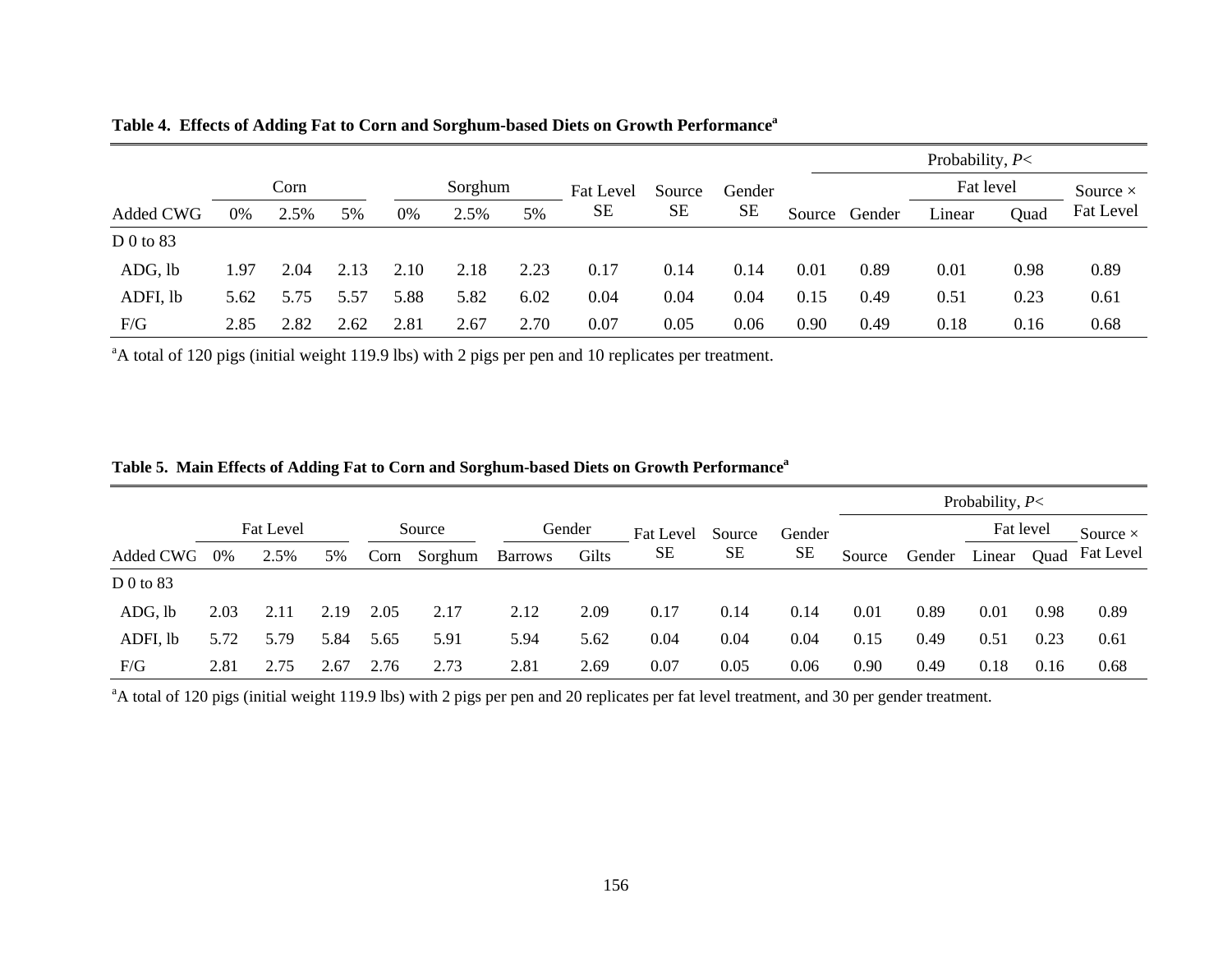|                                            |       |       |       |       |         |       |                               |                     |                     | Probability, P< |        |           |      |                              |
|--------------------------------------------|-------|-------|-------|-------|---------|-------|-------------------------------|---------------------|---------------------|-----------------|--------|-----------|------|------------------------------|
|                                            |       | Corn  |       |       | Sorghum |       |                               |                     |                     |                 |        | Fat level |      |                              |
| Added fat, %<br>Item                       | 0%    | 2.5%  | 5%    | 0%    | 2.5%    | 5%    | <b>Fat Level</b><br><b>SE</b> | Source<br><b>SE</b> | Gender<br><b>SE</b> | Source          | Gender | Linear    | Quad | Source $\times$<br>Fat Level |
| Hot carcass wt, lb                         | 206.9 | 213.9 | 217.3 | 212.5 | 220.6   | 221.2 | 2.68                          | 2.14                | 2.14                | 0.46            | 0.64   | 0.08      | 0.92 | 0.34                         |
| Dress, %                                   | 73.0  | 73.6  | 73.3  | 72.2  | 72.8    | 72.4  | 0.37                          | 0.30                | 0.32                | 0.06            | 0.06   | 0.28      | 0.36 | 0.91                         |
| $10^{th}$ rib fat, in $b$                  | 0.65  | 0.72  | 0.71  | 0.72  | 0.72    | 0.81  | 0.06                          | 0.05                | 0.06                | 0.06            | 0.15   | 0.02      | 0.77 | 0.06                         |
| Loin depth, in $b$                         | 2.40  | 2.50  | 2.48  | 2.41  | 2.55    | 2.45  | 0.93                          | 0.74                | 0.74                | 0.98            | 0.53   | 0.52      | 0.03 | 0.80                         |
| Last rib fat, in $b$                       | 0.88  | 0.99  | 0.98  | 0.95  | 0.96    | 1.00  | 0.06                          | 0.03                | 0.03                | 0.83            | 0.69   | 0.18      | 0.61 | 0.44                         |
| Lean, $%$ <sup>b</sup>                     | 53.9  | 53.6  | 53.4  | 53.2  | 53.5    | 52.3  | 0.28                          | 0.26                | 0.22                | 0.09            | 0.07   | 0.07      | 0.13 | 0.13                         |
| Backfat iodine value                       | 63.77 | 66.55 | 67.21 | 60.96 | 65.95   | 64.68 | 0.55                          | 0.45                | 0.45                | 0.01            | 0.50   | 0.01      | 0.01 | 0.27                         |
| Jowl fat iodine value                      | 69.24 | 69.30 | 72.24 | 66.22 | 69.64   | 68.87 | 0.57                          | 0.46                | 0.46                | 0.01            | 0.83   | 0.01      | 0.66 | 0.03                         |
| Backfat C 18:2, %                          | 13.81 | 14.83 | 14.52 | 11.06 | 13.29   | 12.50 | 0.31                          | 0.25                | 0.25                | 0.01            | 0.88   | 0.02      | 0.01 | 0.37                         |
| Jowl fat C 18:2, %                         | 14.57 | 14.13 | 15.35 | 11.97 | 13.85   | 13.04 | 0.32                          | 0.26                | 0.26                | 0.01            | 0.83   | 0.06      | 0.47 | 0.02                         |
| <b>Backfat saturated</b><br>fatty acids, % | 41.27 | 39.15 | 38.00 | 41.77 | 38.34   | 38.92 | 0.41                          | 0.34                | 0.34                | 0.54            | 0.36   | 0.01      | 0.03 | 0.26                         |
| Jowl fat saturated<br>fatty acids., %      | 36.21 | 35.56 | 33.49 | 36.98 | 35.02   | 34.87 | 0.37                          | 0.29                | 0.30                | 0.14            | 0.97   | 0.01      | 0.89 | 0.14                         |

|  |  | Table 6. Effects of Adding Fat to Corn and Sorghum-based Diets on Carcass Performance <sup>a</sup> |
|--|--|----------------------------------------------------------------------------------------------------|
|--|--|----------------------------------------------------------------------------------------------------|

 $\text{Total of } 120 \text{ pigs}$  (initial weight 119.9 lbs) with 2 pigs per pen and 10 replicates per treatment.

<sup>b</sup>Hot carcass weight used as a covariate.